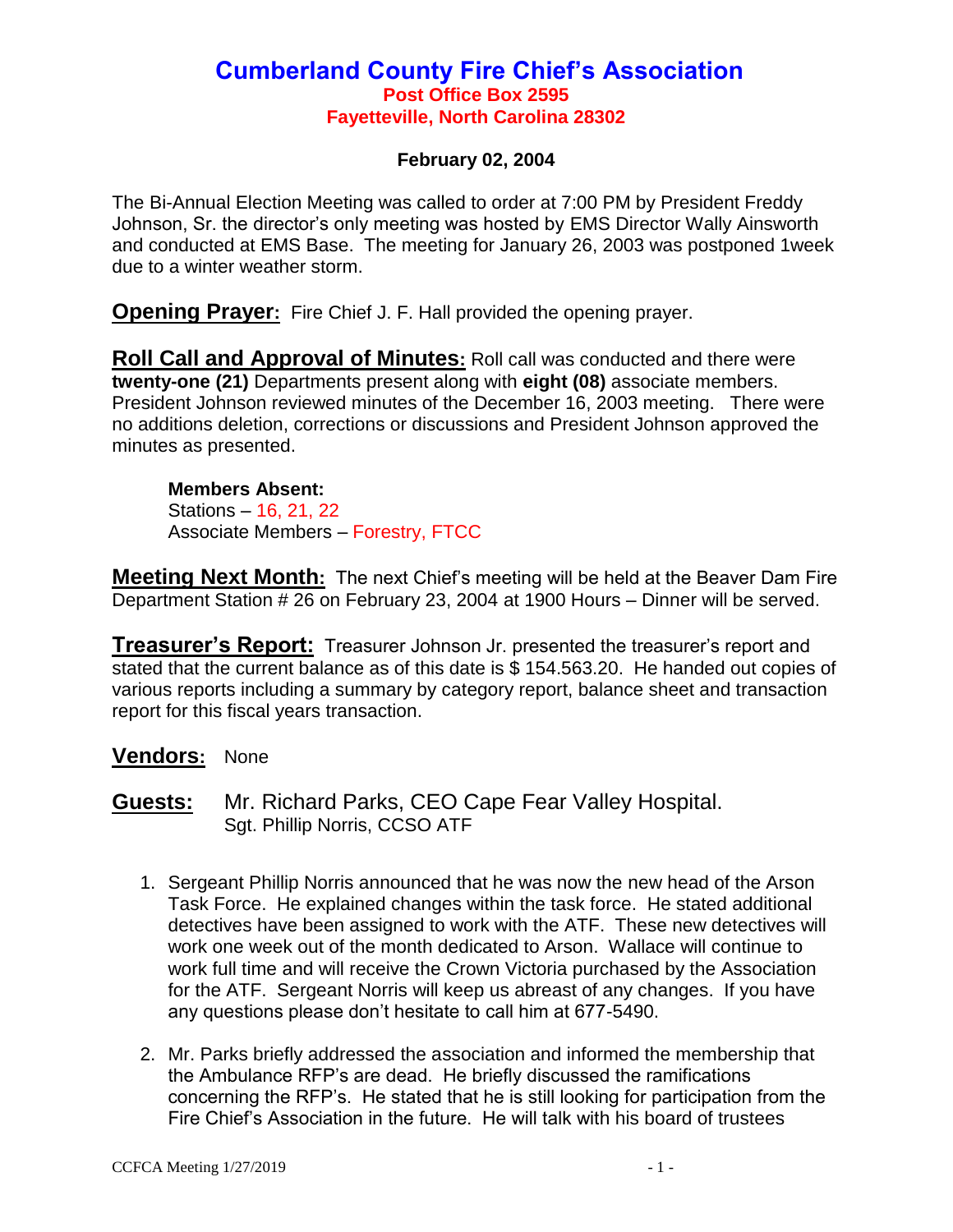concerning the formation of an Ambulance Authority in the future, which will allow additional billing through Medicaid. Wally Ainsworth would keep us informed.

**President's Report:** President Johnson briefed the association on the following issues:

- 1. President Johnson called on Doc to see if he had received any further information from Hyde County concerning the pay reimbursement issue. Doc stated that his office has inquired about detailed pay information from Hyde County but still hasn't heard or received anything from Hyde County or from the State of North Carolina Emergency Management Office.
- 2. President Johnson welcomed Chief Jeff Hawkins from Pope Air Force to the association and congratulated Deputy Chief Benny Nichols, Fayetteville Fire Department with his new position.
- 3. President Johnson called on Doc to inform the membership concerning the mapping problem. Doc stated that he had requested a 60-day extension and handed out maps to all affected stations. He briefed the membership on the details and that our mutual aid contract needed updating to include automatic aid. Chief Nichols brought to the attention of the membership the word automatic brings about other problems such as training records from other responding departments. A brief discussion followed and Doc is to check with OFSM on this particular issue and report back to the membership.
- 4. President Johnson handed out an information packet to all chief's which included the following items of interest and discussed each item.
	- Piedmont NC Firefighters Association Dues Letter and Invoices for each department.
	- Copy of the Current Association "By Laws"
	- Copy of Article 1 & 2 or the re-written and proposed By Law Changes.
	- Copy of Press Conference "Operation Save a Life"
	- Draft Air SOG
	- 2004 & 2005 CCFCA Meeting Schedule
	- **•** Article on Cellar Fires by Vincent Dunn
	- Med Ex Bills for certain stations
	- CCFCA Roll Call Form 2003
	- PNCFA Flyer for Dinner Meeting February 24, 2004 Gates Four
	- CCFCA Financial Report
	- **CCFCA File Server Access Information**
	- **IAFC Homeland Security Information Sheet**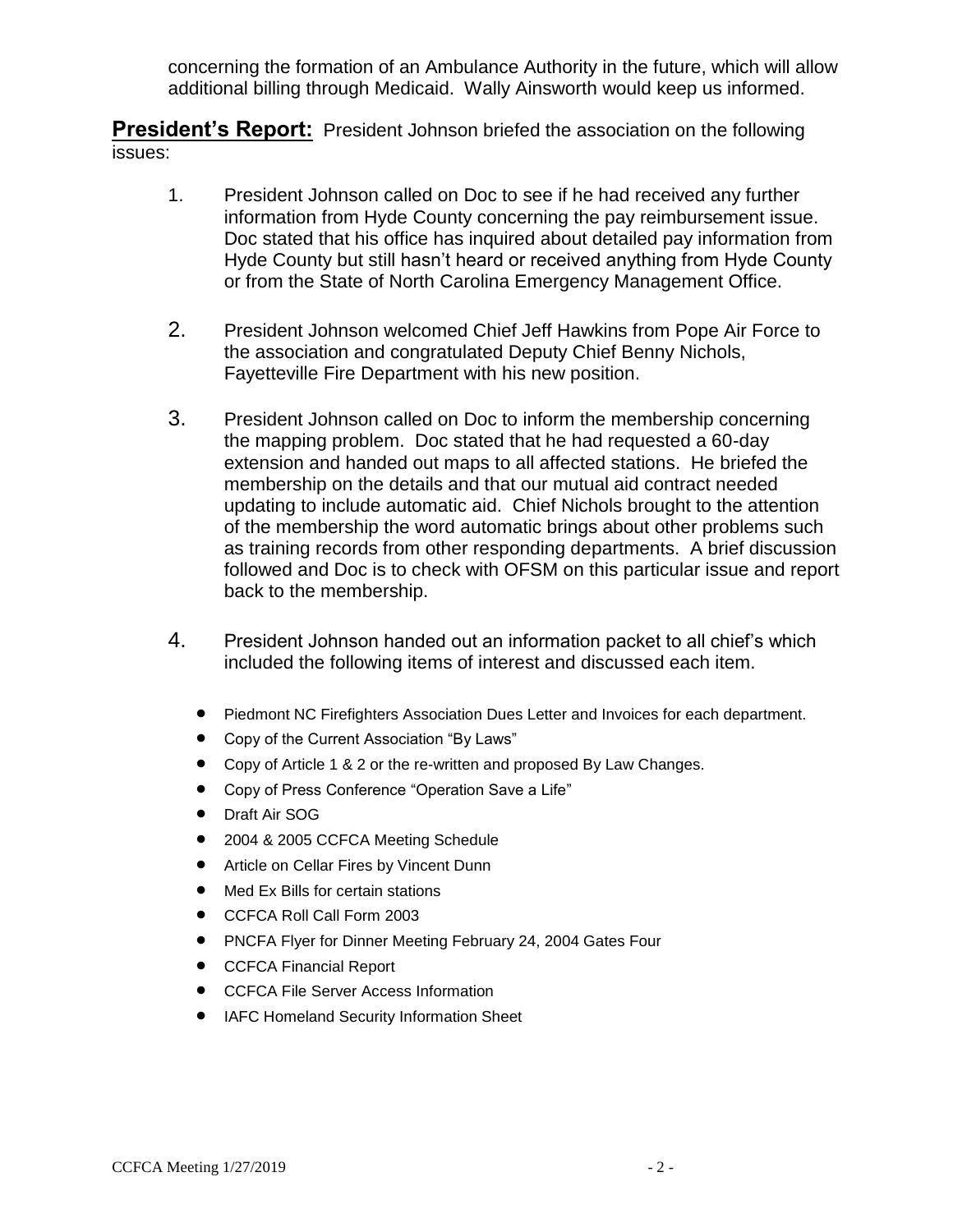## 5. **OLD BUSINESS:**

- **1.** President Johnson again informed the membership that the Piedmont Fire Fighters Association quarterly meeting was canceled and postponed to Tuesday February 24, 2004 at 6:30 PM at the Gates Four Country Club. He requested that each department send a minimum of 2 representatives to attend this meeting and reminded all Chief's that the association has voted to pay for the dinner for all Cumberland County Attendees.
- **2.** President Johnson informed the members that the File Server now has posted all of our 2003 Minutes along with the Association Roster. In the future all minutes will be posted on the File Server and each station can read and print from there. He also requested that Pope, Bragg and Fayetteville provide information in order to gain access to our file server.
- **3.** President Johnson also informed the membership that we would purchase several copies of the National Fire Protection Association (NFPA) Codes and post them on the Association File Server and share them. The codes will be password protected.

## **4. NEW BUSINESS:**

- 1. Chief Mike Owens informed the membership that he is having trouble with Station # 25 and OFSM pertaining to rating. Currently there is no station # 25. All parties concerned are working the issue.
- 2. President Johnson handed out copies of the current By-Laws along with updates to Articles 1 and 2. President Johnson stated that he updated the articles to be gender free and to be in line with our current procedures. The association read through both articles made changes and approved all changes. Two more articles will be reviewed and updated during the next meeting and each subsequent meeting until the entire By-Laws are updated.
	- President Johnson asked the association about the Ambulance Service being included as a voting member. A discussion followed. As long as the Ambulance Service is connected with Cumberland County and not privatized out, or managed by an outside management team the Ambulance Service will be considered a voting member. A motion was made by Chief Steve Blackburn and seconded by Chief John House to upgrade the ambulance service membership standing to a voting member, as outlined above. The motion was carried and approved by a roll call vote by all Chief's present. President Johnson will make the appropriate changes to Article 2 to indicate this motion.

A motion was made to approve Articles 1 & 2 by Chief Roger Miller and seconded by Chief J.F. Hall and approved by all Chief's by a roll call vote.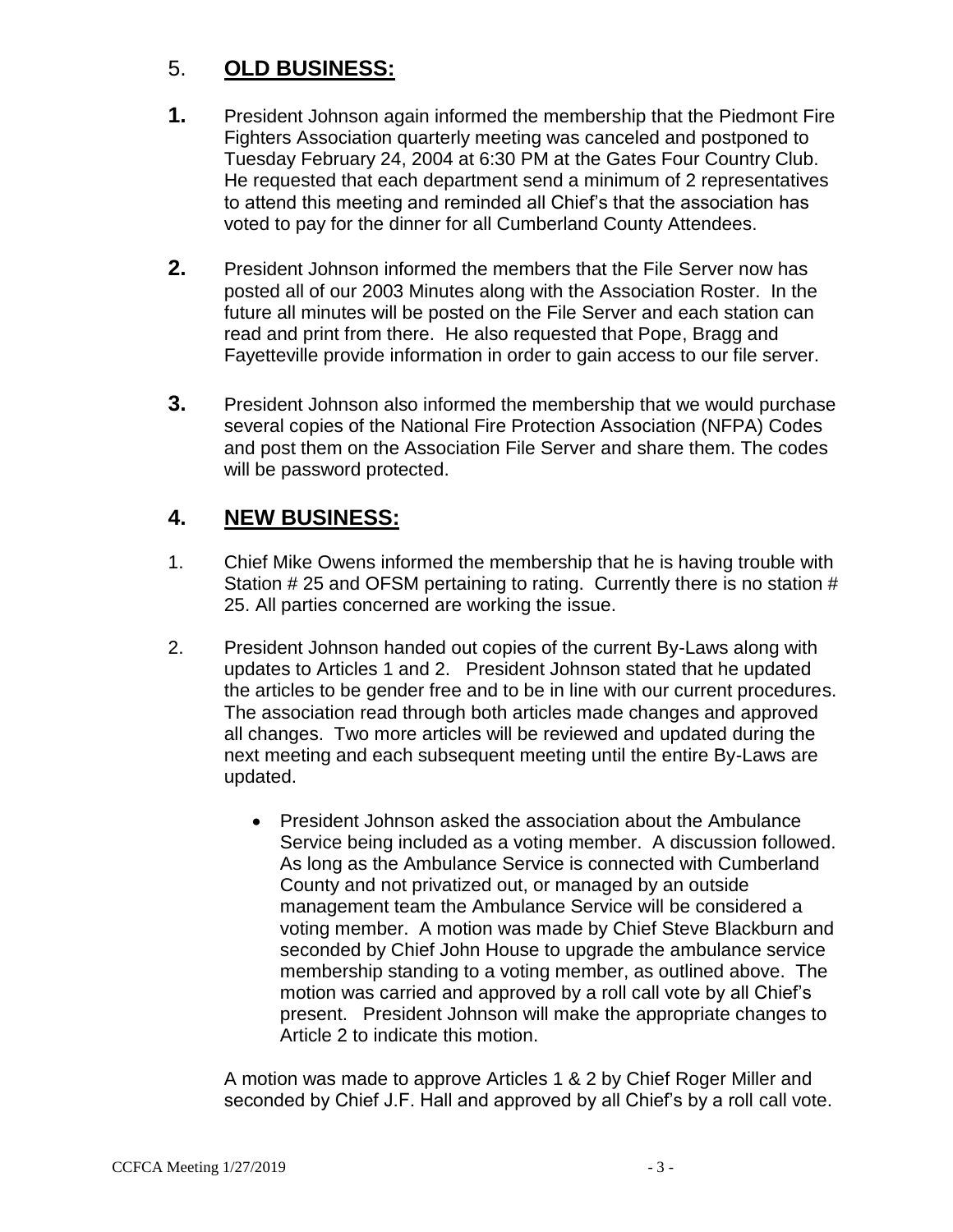## **COMMITTEE REPORTS:**

**Technology/Automation Committee (Firehouse):** Chairman: President Johnson (OPEN)

See old Business.

**ID Card Committee:** Chairman: To Be Determined.

1. President Johnson stated that Chiefs need to call Tara Johnson at 424-0694 or e-mail her directly at [tara@stoneypointfire.com](mailto:tara@stoneypointfire.com) to schedule date and time to have pictures taken for I D Cards. *This section is FYI only and was not an initial part of this meeting.*

**Fire Prevention/Education Committee:** Chairman: Assistant Chief Alan Jones:

1. See old Business.

#### **Eastern Fire Seminar:** Chairman(s): Chief Johnson Sr/Middleton/Trimmer:

1. No Report. Seminar is on track.

#### **Communications Committee: Chairman** Chief K. Hall

- 1. No Report. Chairman Absent. **Reminder that all Departments are to coordinate with their own communications provider to have PL Codes installed for a countywide activation of 1 April 2004.**
- 2. A discussion amongst members followed concerning the radios not meeting the standards and the associated costs with these PL requirements. This was already discussed and everyone voted to upgrade his or her systems to meet this requirement.
- 3. Kenny Curry stated that he would forward a copy of the 2003 Annual Report to President Johnson.

#### **Standards & Policy Committee:** Chairman: Chief Marley:

Chief Marley handed out the Updated Stationary & Mobile Air Standard Operating Guidelines. President Johnson stated that the guidelines are updated to meet current response procedures. A motion was made by Chief Rody Bullard to approve the SOG as presented. The motion was seconded by Chief J. F. Hall and approved by all members present by a roll call vote.

#### **Training & Training Standards Committee:** Chairman: Chief John House: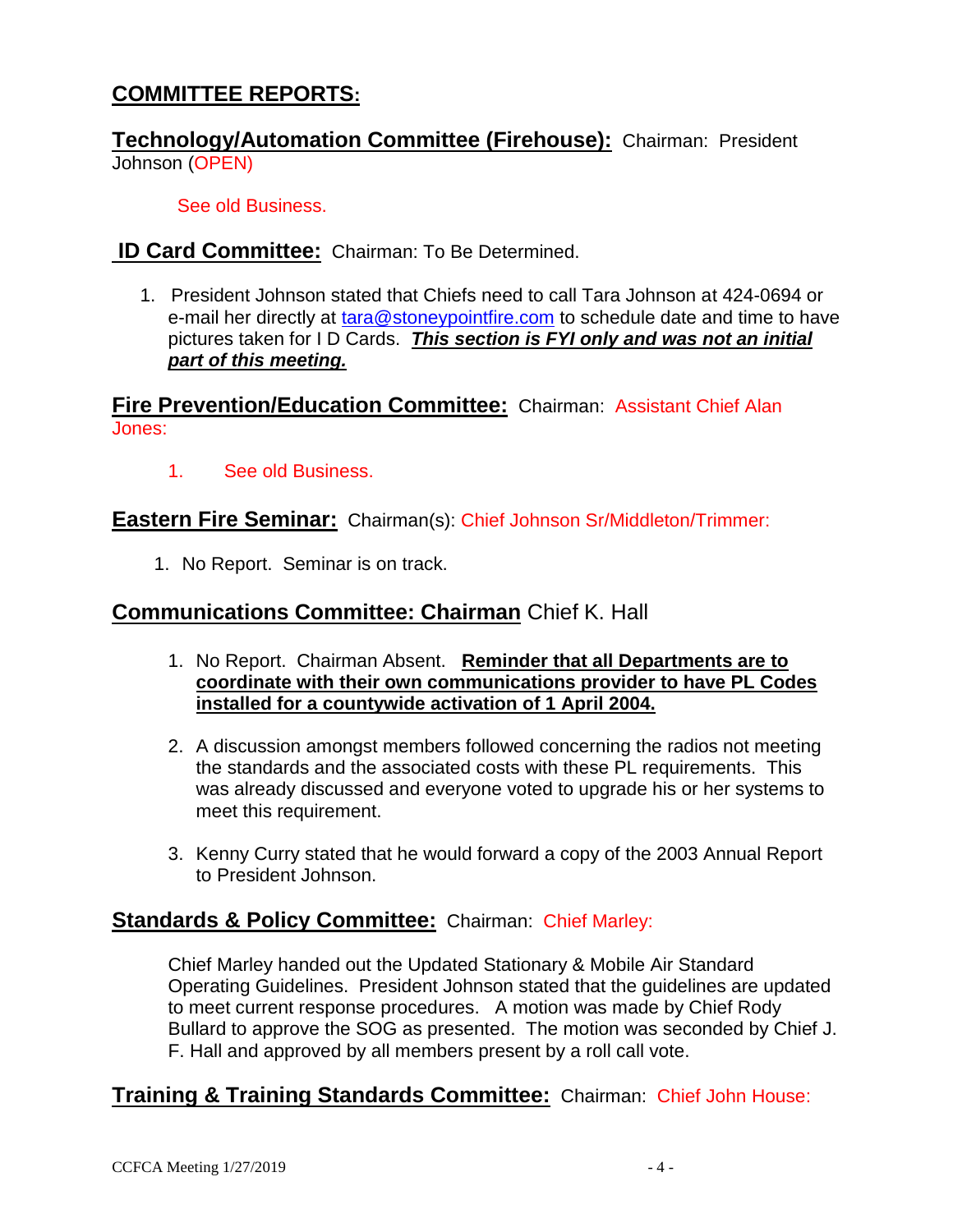1. No Report. Chairman Absent.

## **Memorial Committee:** Chairman: Deputy Chief Blackburn:

1. Chief Blackburn stated that everything is on track for the memorial service during the Eastern Fire Seminar. He stated that several letters are missing on the memorial itself; however the issue is being looked into. The committee will meet again and Chief Blackburn will send out an e-mail to all members.

#### **Automatic Aid/Mutual Aid Committee:** Chairman: J. F. Hall:

1. No Report.

**Finance Committee:** Chairman: Assistant Chief Freddy Johnson Jr.:

1. See Treasurers Report on page one.

#### **Public Relations Committee:** Chairman: Executive Committee +:

1. No Report

#### **Grievance Committee:** Chairman: Set up as needed:

**Nomination Committee:** Chairperson from each Committee:

1. President Johnson called on Chief House, Chairman of the Nomination Committee. Chief House and his committee met and handed out a Board of Election Ballot for each Position, President, VP, Secretary and Treasurer. A discussion followed and the floor was opened for any nominations from the floor for any of the positions announced. There were no additional nominations and a motion was made to close the nominations.

The committee recommended the following Chief's for President:

- 1. Chief Bill Bullard, Stedman
- 2. Chief Ronnie Marley, Pearces Mill
- 3. Chief Freddy Johnson Sr., Stoney Point

The Committee recommended the following Chief's for Vice President.

- 1. Chief Bullard, Stedman
- 2. Chief Ronnie Marley, Pearces Mill

The Committee recommended the following Chief's for Secretary.

1. Assistant Chief Harold Shirley, Beaver Dam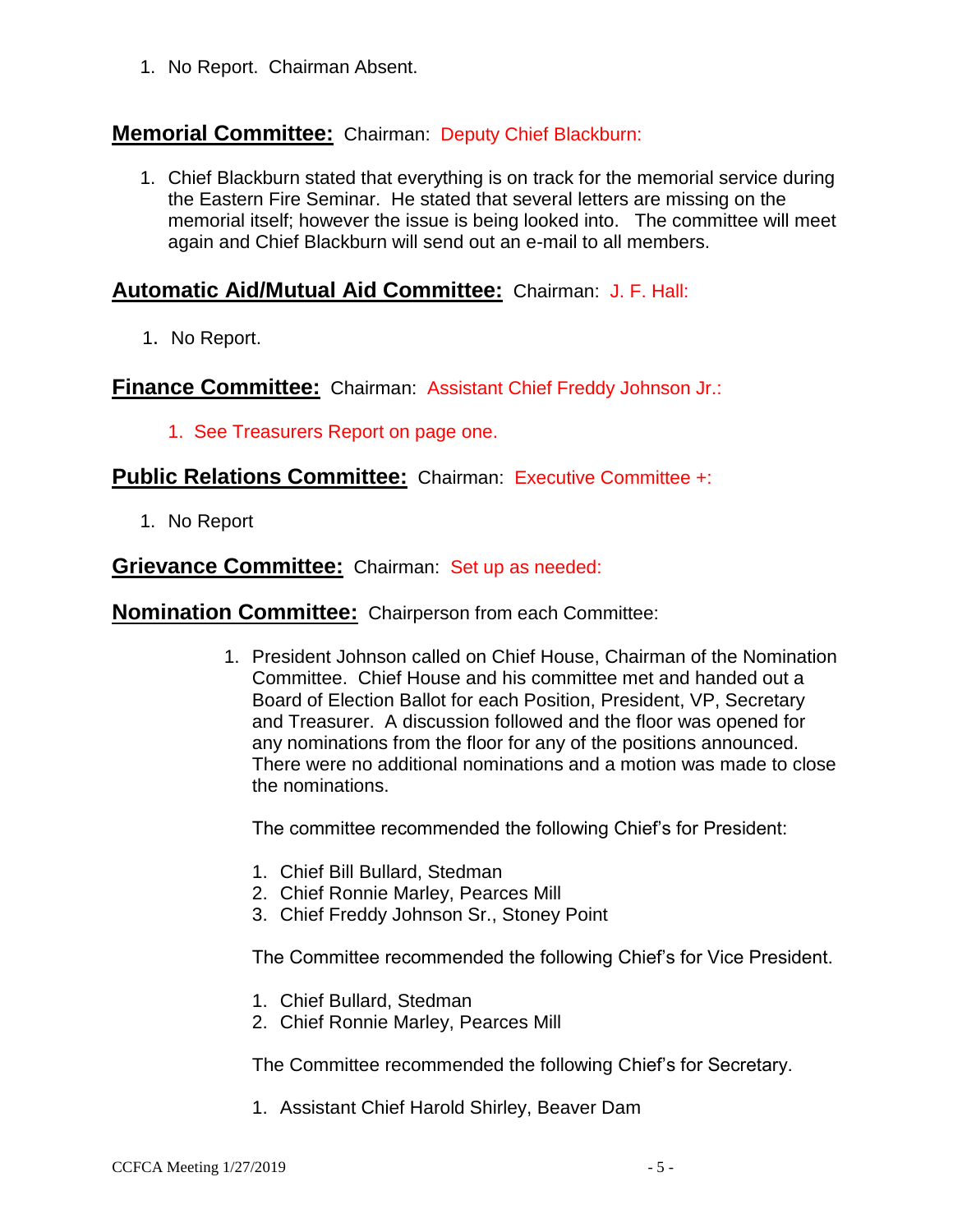The Committee recommended the following Chief's for Treasurer.

- 1. Deputy Chief Freddy Johnson Jr., Stoney Point.
- 2. President Johnson addressed the association and reflected on the last two years, where the association was and where we should be headed. He stated that we have come a long ways; however we still have a long way to go. He recommended that we set up goals and strive to meet them. He talked about the affects of the up-coming annexation and how the entire association would be affected. He also thanked the Chief's for their support over the last two years.
- 3. Chief Marley and Chief Bullard also briefly addressed the association about their desires concerning their nominations and why.

4. At this time President Johnson asked all members to vote on the ballot provided and asked Doc Nunnery and Kenny Curry to pick up and count the ballots and announce the newly elected executive committee of the board of directors for the 2004 & 2005 Calendar Years...

Doc announced the following Results.

For President:

| <b>Freddy L. Johnson Sr.</b> | <b>18 Votes</b> | ***** |
|------------------------------|-----------------|-------|
| <b>Bill Bullard</b>          | 03 Votes        |       |
| Ronnie Marley                | 00 Votes        |       |
| For Vice President:          |                 |       |
| <b>Ronnie Marley</b>         | <b>14 Votes</b> | ***** |
| <b>Bill Bullard</b>          | 07 Votes        |       |
| For Secretary:               |                 |       |
| <b>Harold Shirley</b>        | 21 Votes        | ***** |
| For Treasurer:               |                 |       |
| <b>Freddy L. Johnson Jr.</b> | 21 Votes        | ***** |

#### **Association Property - Fire Safety Trailer:**

1. No Report.

## **Mobile & Stationary Air Systems -**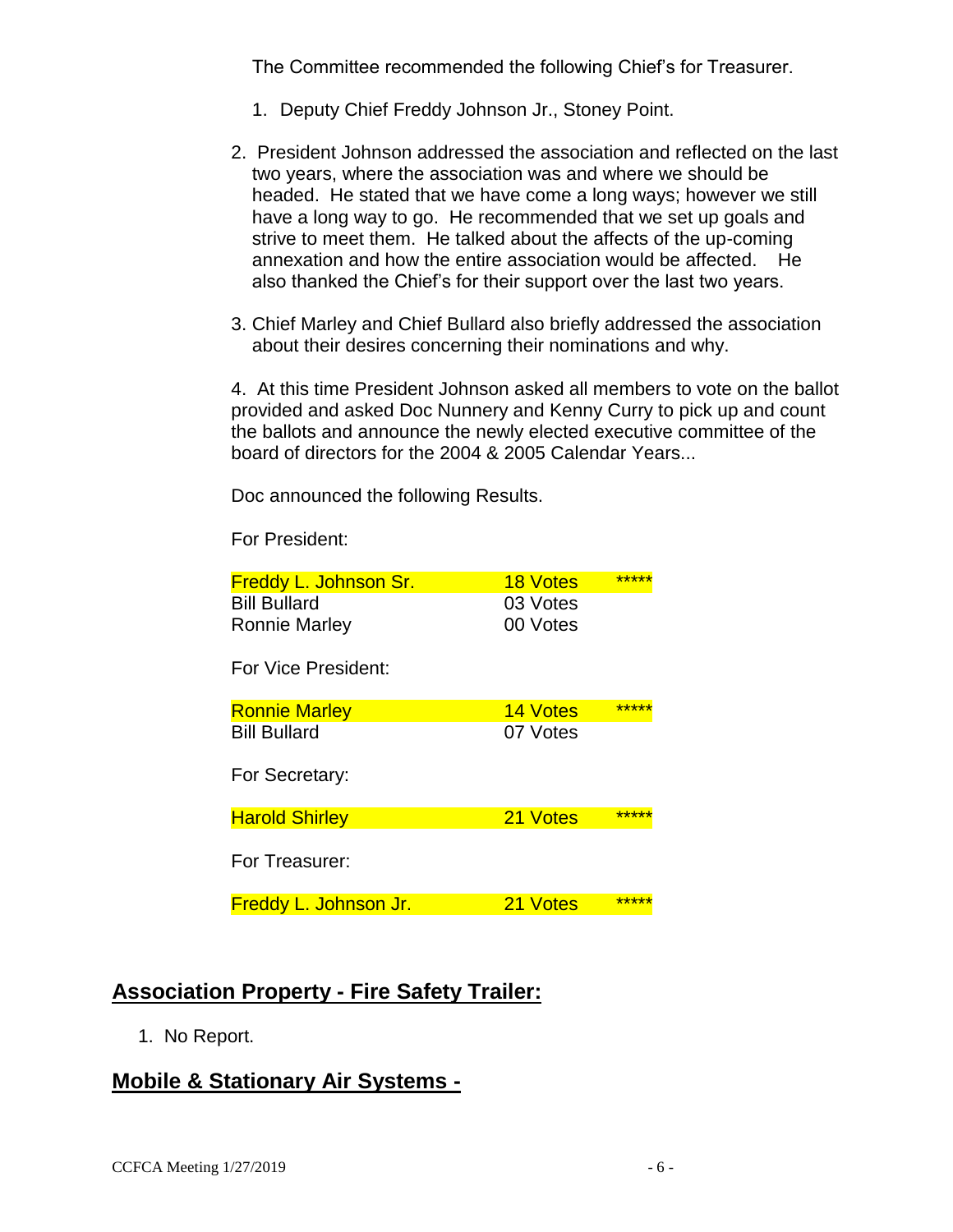**1.** Filling responsibilities for the month of February 2004 are with the **Lafayette Village Fire Department telephone** number 425-2207.

## **ASSOCIATE MEMBERS REPORT:** Reports from all associate members:

## **1- Emergency Services Director (ESD***): Colonel Nunnery.*

1. Already presented everything during the early parts of the meeting.

## **2- ECC-9-1-1** *Major Curry.*

1. No Report.

#### **3- Emergency Management***. TBD*

1. No Report.

#### **4- EMS** *Colonel W. Ainsworth.*

1. Nothing further.

## **5- Hazmat Chief** *Nichols FFD.*

 1. Chief Nichols talked about some up coming classes that the city and emergency management is working on. More details to come.

#### **6- Forestry District** *Ranger J. Johnson.*

1. No Report.

## **7- FTCC** *Mr. Butch Trimmer / Ernest Ward.*

1. No Report.

#### **8- Sheriff's Office** *Sheriff Butler / Det. W.Smith...*

1. No Report – Sheriff's Office Excused during Chief's Only Meetings. Sergeant Phil Norris did address the association at the beginning of the meeting.

#### **9- Highway Patrol** *1SG Kidd / Trp. Johnson Jr.*

 1. Chief Deputy Johnson Jr., addressed the new North Carolina General Statute 20- 161, which addresses removal of vehicles from public highways, which are either involved in an accident or burned, or otherwise blocking a public street or highway.